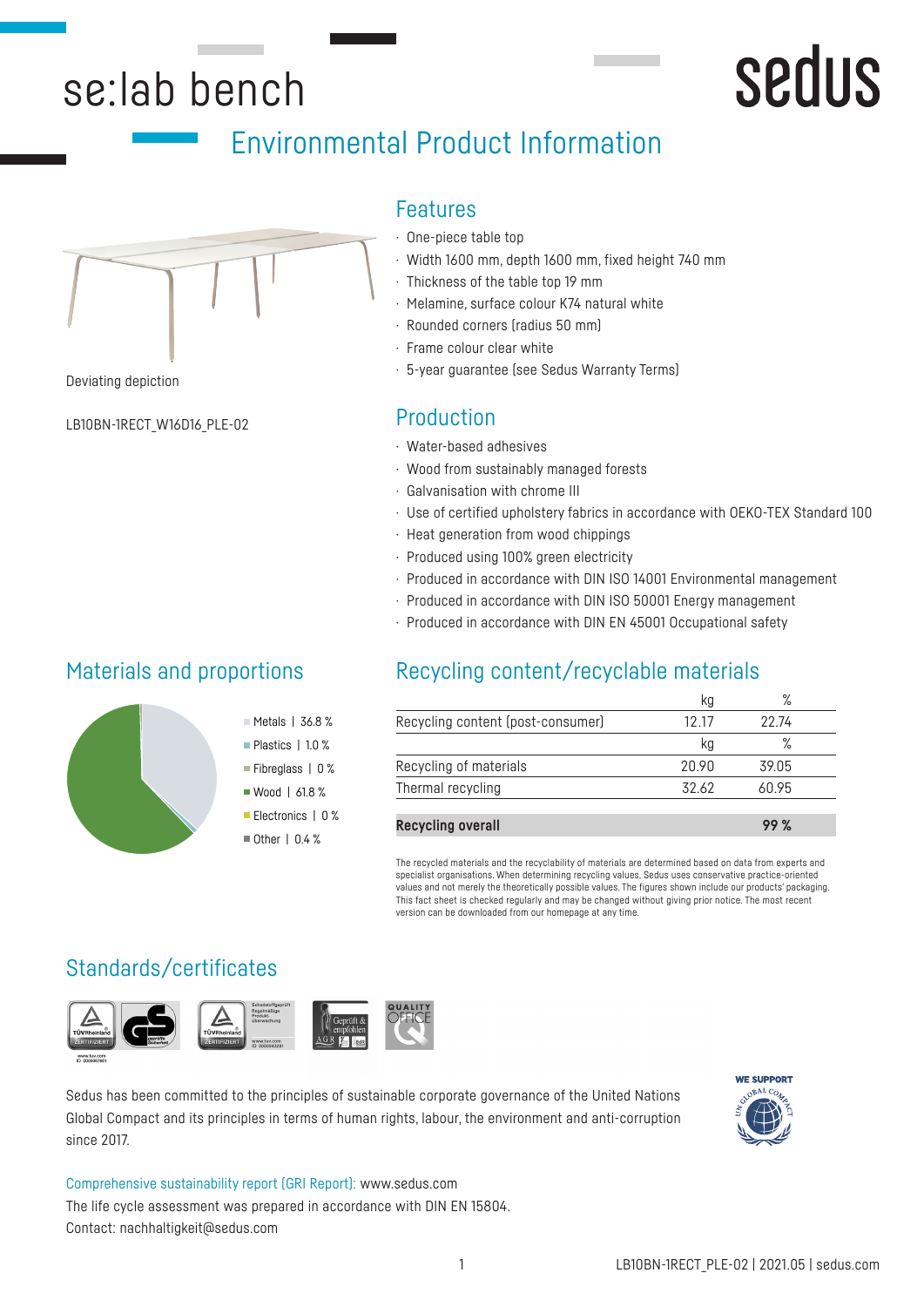# se:lab bench Environmental Product Information

# sedus



Deviating depiction

# **Statement**

We develop products which bring together first-class quality, design, ergonomics, durability as well as ecological and economic standards in a balanced and unmistakable way – perfectly in line with our customers' needs. To this end, we set high standards for each life phase of the product.

We purchase around two thirds of the steel. aluminium and wood which we require to produce our products in Germany and almost all the rest from Europe, this helps us to avoid long delivery routes whilst, at the same time, boosting the local economy. We use materials which have been tested and assessed with respect to potentially adverse effects on human health and the environment.

# REACH Regulation

This product contains no substances as per the candidate list of the REACH Regulation, Annex XIV, above the limit value of 0.1 % mass percent.

# Electrical appliance law

WEEE Reg No. DE 15163456

Electrical components were registered by Sedus or our suppliers as per the Electrical appliance law.

## **Materials**

Composition of the materials used for the model: LB10BN-1RECT\_W16D16\_PLE-02 Reference quantity: 1 unit

## Metals

|       |       |       | $\circ$<br>$\sqrt{2}$ |  |
|-------|-------|-------|-----------------------|--|
| Steel |       | 19.23 | 36.78                 |  |
|       |       |       |                       |  |
|       | 36.8% |       |                       |  |

## Plastics

|                      | ka    |      |  |
|----------------------|-------|------|--|
| Polyamide 6.6 (PA66) | በ 25  | 0.48 |  |
| Polypropylene (PP)   | በ 25  | በ 48 |  |
| Various plastics     | <በ 1በ | በ በጸ |  |

#### 1.0 %

## **Wood**

| Coated chipboard |  |
|------------------|--|
|                  |  |

61.8 %

# Other materials

|             | kg   | $\%$ |  |
|-------------|------|------|--|
| Fibreglass  | 0.00 | 0.00 |  |
| Electronics | 0.00 | 0.00 |  |
| Powder      | 0.21 | 0.39 |  |
| 0.4%        |      |      |  |
|             |      |      |  |

Disclaimer: The material list given may not include all the materials used in this product (e.g. adhesives, coatings, residues etc.).

**Total weight (without packaging) 52.28 kg**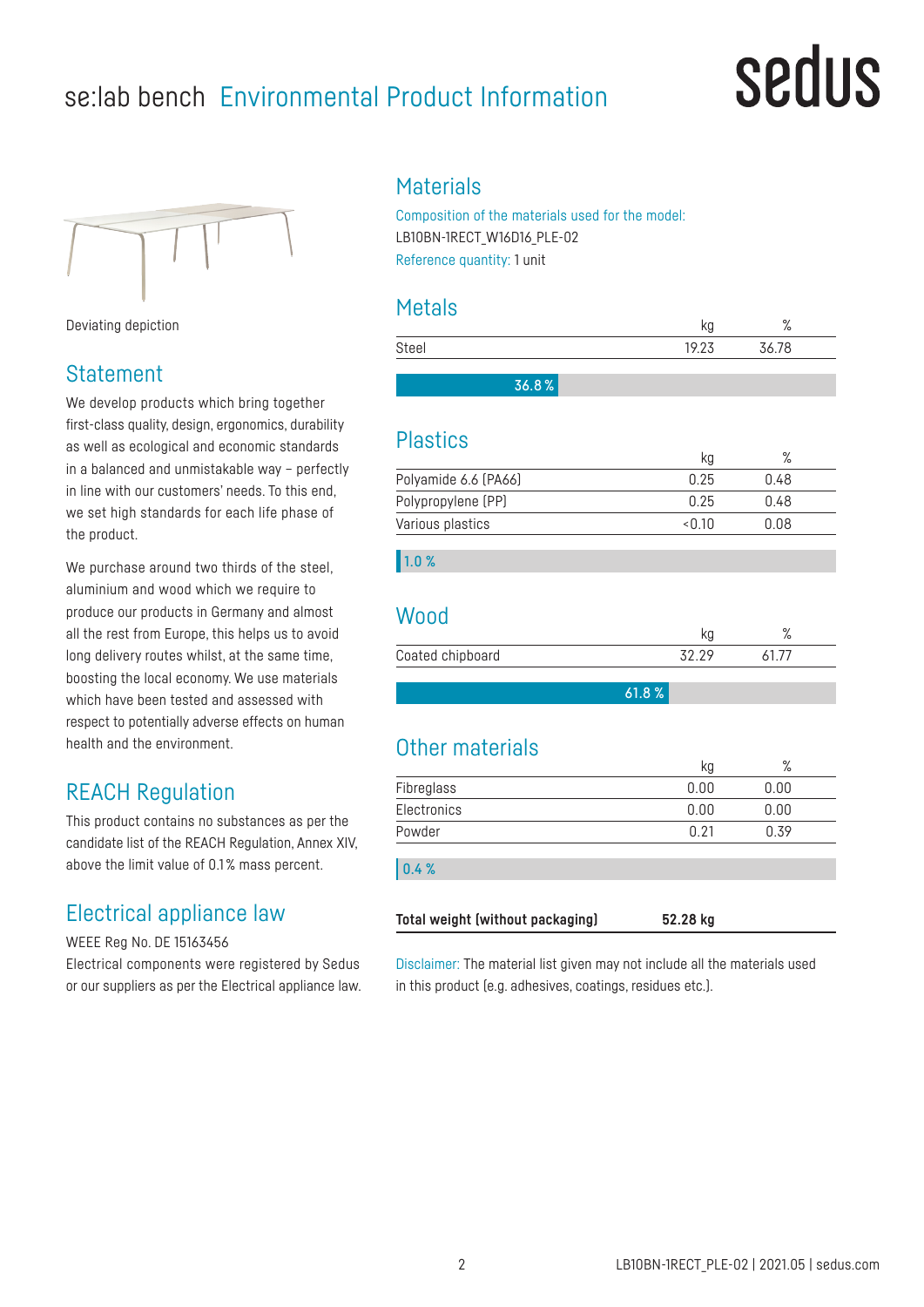# se:lab bench Environmental Product Information

# sedus

# Material cycle



# Global warming potential within the product life cycle



## Procurement and transport

It is always in Sedus' interest to purchase resources and production means from nearby partners whenever this is economically viable. Communication is easier, there are no customs duties or currency risks and shorter shipping routes are less harmful for the environment. That's why, our most important supplier country is Germany followed by other European states. The percentage of deliveries from non-European countries was less than 3% in 2018. The proximity of the suppliers results in short shipping routes.

# Production

Sedus is characterised by its impressive vertical range of manufacture. Key, environmentally relevant processes thus take place in our production facilities which are subject to regular certification.

# Waste management and recycling

Sedus works exclusively with certified specialist disposal firms which it audits at regular intervals. It has worked closely with a complete disposer since 2013. We recycle paper, cardboard, plastic, glass, wood and metal at all sites. To avoid waste, the rejection rate during the production process is monitored and continually improved.

# Creator of the life cycle assessment

thinkstep AG, Hauptstraße 111-113, 70771 Leinfelden-Echterdingen, Germany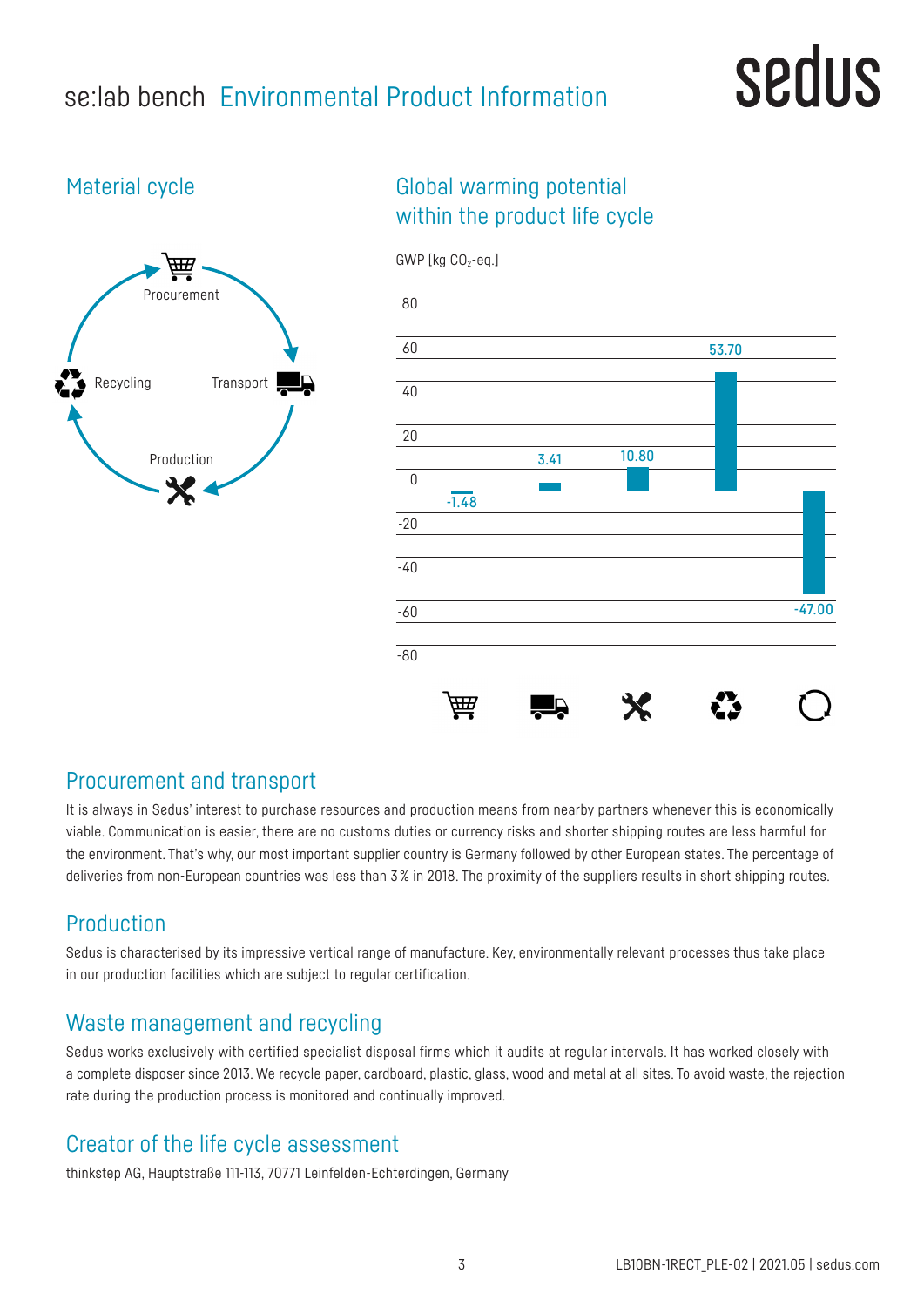# se:lab bench Environmental Product Information

# sedus

| Life cycle                                                                                                                    |                    | 茜 音入         |                | Ŵ              |                |
|-------------------------------------------------------------------------------------------------------------------------------|--------------------|--------------|----------------|----------------|----------------|
| <b>ENVIRONMENTAL IMPACTS</b>                                                                                                  | <b>Unit</b>        | $A1 - A3$    | C <sub>3</sub> | C <sub>4</sub> | D              |
| <b>GWP</b> Global warming potential                                                                                           | [kg $CO2$ -eq.]    | $1.27E + 01$ | $5.37E + 01$   | $0.00E + 00$   | $-4.70E + 01$  |
| <b>ODP</b> Ozone depletion potential                                                                                          | [ $kg$ CFC-11-eq.] | 3.35E-11     | 1.29E-11       | $0.00E + 00$   | $1.21E-11$     |
| <b>AP</b> Acidification potential                                                                                             | [kg $SO2$ -eq.]    | 2.23E-01     | 8.00E-03       | $0.00E + 00$   | $-9.80E - 02$  |
| <b>EP</b> Eutrophication potential                                                                                            | [kg $PO43 - eq.$ ] | 3.92E-02     | 1.50E-03       | $0.00E + 00$   | $-9.10E - 0.3$ |
| <b>POCP</b> Photochemical ozone creation potential                                                                            | [kg ethene-eq.]    | 3.23E-02     | 5.77E-04       | $0.00E + 00$   | $-1.13E - 02$  |
| <b>ADPE</b> Abiotic depletion potential for non fossil resources                                                              | [kg Sb-eq.]        | 7.24E-06     | 7.80E-07       | $0.00E + 00$   | 8.86E-08       |
| <b>ADPF</b> Abiotic depletion potential for fossil resources                                                                  | [MJ]               | $7.89E + 02$ | $1.17E + 01$   | $0.00E + 00$   | $-4.90E + 02$  |
| <b>RESOURCE USE</b>                                                                                                           | <b>Unit</b>        | $A1 - A3$    | C <sub>3</sub> | C <sub>4</sub> | D              |
| <b>PERE</b> Use of renewable primary energy<br>excluding renewable primary energy resources<br>used as raw materials          | [MJ]               | $6.63E + 02$ | $5.83E + 02$   | $0.00E + 00$   | $-3.45E + 01$  |
| <b>PERM</b> Use of renewable primary energy<br>resources used as raw materials                                                | [MJ]               | $5.81E + 02$ | $-5.81E+02$    | $0.00E + 00$   | $0.00E + 00$   |
| <b>PERT</b> Total use of renewable primary energy resources                                                                   | [MJ]               | $1.24E + 03$ | $2.04E + 00$   | $0.00E + 00$   | $-3.45E + 01$  |
| <b>PENRE</b> Use of non renewable primary energy<br>excluding non renewable primary energy resources<br>used as raw materials | [MJ]               | $7.99E + 02$ | $3.55E + 01$   | $0.00E + 00$   | $-5.33E+02$    |
| <b>PENRM</b> Use of non renewable primary energy<br>resources used as raw materials                                           | [MJ]               | $2.17E + 01$ | $-2.17E + 01$  | $0.00E + 00$   | $0.00E + 00$   |
| <b>PENRT</b> Total use of non renewable<br>primary energy resources                                                           | [MJ]               | $8.21E + 02$ | $1.38E + 01$   | $0.00E + 00$   | $-5.33E+02$    |

| [MJ]          | $8.21E + 02$ | 1.38E+01     | $0.00E + 00$ | $-5.33E+02$   |
|---------------|--------------|--------------|--------------|---------------|
| [kg]          | $3.90E + 00$ | $0.00E + 00$ | $0.00E + 00$ | $0.00E + 00$  |
| [MJ]          | 3.56E-09     | 2.76E-24     | $0.00E + 00$ | $-1.36E - 20$ |
| [MJ]          | $4.47E - 08$ | 3.24E-23     | $0.00E + 00$ | $-1.60E-19$   |
| $\text{Im}^3$ | $2.61E - 01$ | 1.39E-01     | $0.00E + 00$ | $-5.55E-02$   |
|               |              |              |              |               |

| <b>OUTPUT FLOWS AND WASTE CATEGORIES</b> | <b>Unit</b> | $A1 - A3$    | C <sub>3</sub> | C <sub>4</sub> | D             |
|------------------------------------------|-------------|--------------|----------------|----------------|---------------|
| <b>HWD</b> Hazardous waste disposed      | [kg]        | 5.57E-06     | 1.70E-08       | $0.00E + 00$   | $-2.80E - 07$ |
| <b>NHWD</b> Non hazardous waste disposed | [kg]        | $1.36E + 00$ | 7.49E-01       | $0.00E + 00$   | $-5.90E-01$   |
| <b>RWD</b> Radioactive waste disposed    | [kg]        | $1.24E - 02$ | 8.43E-04       | $0.00E + 00$   | $-1.70E - 02$ |
| <b>CRU</b> Components for re-use         | [kg]        | $0.00E + 00$ | $0.00E + 00$   | $0.00E + 00$   | $0.00E + 00$  |
| <b>MFR</b> Materials for recycling       | [kg]        | $0.00E + 00$ | $1.53E + 01$   | $0.00E + 00$   | $0.00E + 00$  |
| <b>MER</b> Materials for energy recovery | [kg]        | $0.00E + 00$ | $3.28E + 01$   | $0.00E + 00$   | $0.00E + 00$  |
| <b>EEE</b> Exported electrical energy    | [MJ]        | $0.00E + 00$ | $6.58E + 01$   | $0.00E + 00$   | $0.00E + 00$  |
| <b>EET</b> Exported thermal energy       | [MJ]        | $0.00E + 00$ | $1.53E + 02$   | $0.00E + 00$   | $0.00E + 00$  |